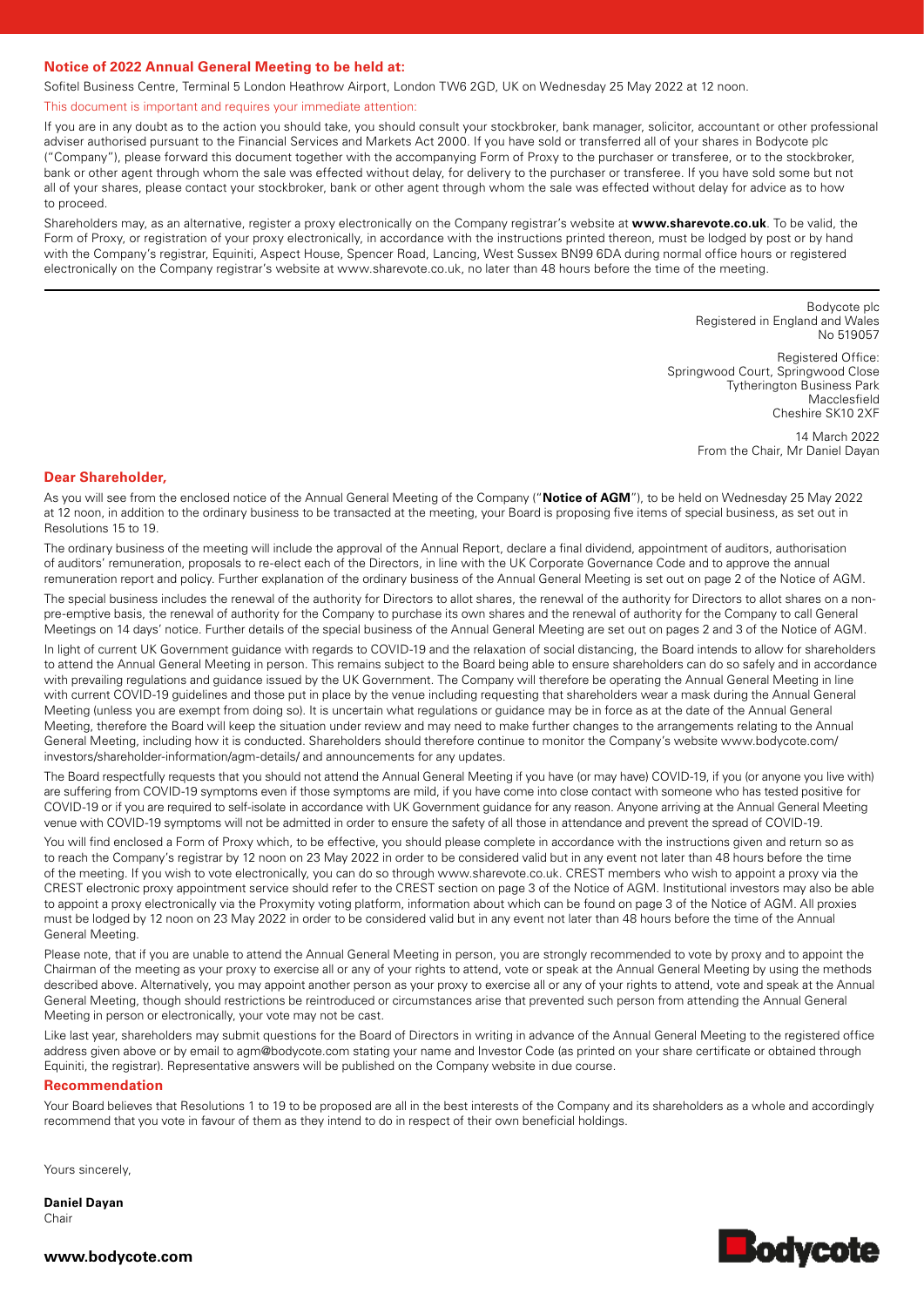# Notice of Annual General Meeting

NOTICE IS HEREBY GIVEN that the 69th Annual General Meeting of BODYCOTE PLC will be held at Sofitel Business Centre, Terminal 5 London Heathrow Airport, London TW6 2GD, UK on Wednesday, 25 May 2022, at 12 noon for the following purposes:

## **As ordinary business**

- **1.** To receive the audited financial statements and the strategic, directors' and Auditors' reports for the year ended 31 December 2021.
- **2.** To declare a final dividend of 13.8p per share for the year ended 31/12/2021.
- **3.** To elect Mr D. Dayan who has been appointed by the Board since the last Annual General Meeting as a Director of the Company.
- **4.** To re-elect Mr S.C. Harris as a Director of the Company.
- **5.** To re-elect Ms E. Lindqvist as a Director of the Company.
- **6.** To re-elect Mr I.B. Duncan as a Director of the Company.
- **7.** To re-elect Mr D. Yates as a Director of the Company.
- **8.** To re-elect Mr P. Larmon as a Director of the Company.
- **9.** To re-elect Ms L. Chahbazi as a Director of the Company.
- **10.** To re-elect Mr K. Boyd as a Director of the Company.
- **11.** To re-appoint PricewaterhouseCoopers LLP as Auditors of the Company.
- **12.** To authorise the Audit Committee to fix the remuneration of the Auditors. **13.** To approve the directors' annual report on remuneration for the year ended
- 31 December 2021 ("**Remuneration Report**").

## **14.** To approve the directors' remuneration policy ("**Remuneration Policy**")

## **As special business**

To consider and, if thought fit, to pass the following resolutions, of which Resolution 15 will be proposed as an ordinary resolution and Resolutions 16 to 19 will be proposed as special resolutions:

- **15.** That in accordance with section 551 of the Companies Act 2006 ("**Act**"), the Directors be generally and unconditionally authorised to allot shares in the Company and to grant rights to subscribe for or to convert any security into shares in the Company:
	- **(a)** comprising equity securities (as defined by section 560(1) of the Act) up to an aggregate nominal amount of £22,046,468 (representing two thirds of the existing issued ordinary share capital) (such amount to be reduced by the nominal amount of any equity securities (within the meaning of section 560 of the Act) allotted pursuant to the authority in paragraph (b) below in connection with an offer by way of a rights issue):
		- (i) to holders of ordinary shares in proportion (as nearly as may be practicable) to their respective holdings; and
		- (ii) to holders of other equity securities as required by the rights of those securities or as the Directors otherwise consider necessary,

but subject to such exclusions or other arrangements as the Directors may deem necessary or expedient in relation to treasury shares, fractional entitlements, record dates, legal or practical problems in or under the laws of any territory or the requirements of any regulatory body or stock exchange; and

- **(b)** in any other case, up to a nominal amount £11,023,234 (representing one third of the existing issued ordinary share capital) (such amount to be reduced by the nominal amount of any equity securities allotted pursuant to the authority in paragraph (a) above in excess of £11,023,234), and such authorities shall expire on the conclusion of the next Annual General Meeting of the Company to be held in 2023 or on 24 August 2023, whichever is earlier, save that, the Company may make offers or agreements which would or might require shares to be allotted or rights to subscribe for or convert securities into shares to be granted after the authority ends and the Directors may allot shares or grant rights to subscribe for or convert securities into shares in pursuance of any such offer or agreement as if the authority had not ended. These authorities are in substitution for all existing authorities under section 551 of the Act (which, to the extent unused at the date of this resolution, are revoked with immediate effect).
- **16.** That, subject to the passing of Resolution 15 as set out in the notice of this meeting, and in accordance with article 16 of the articles of association of the Company ("**Articles**"), the Directors be empowered pursuant to section 570 of the Act to allot equity securities (as defined in section 560 of the Act) for cash pursuant to the general authority conferred by Resolution 15 as set out in the notice of this meeting and be empowered pursuant to section 573 of the Act to sell ordinary shares (as defined in section 560 of the Act) held by the Company as treasury shares (as defined in section 724 of the Act) for cash, as if section 561(1) of the Act did not apply to such allotment or sale, provided that this power shall be limited to allotments of equity securities and the sale of treasury shares:
	- **(a)** in connection with or pursuant to an offer by way of rights, open offer or other pre-emptive offer to the holders of ordinary shares in the Company and other persons entitled to participate therein in proportion (as nearly as practicable) to their respective holdings, subject to such exclusions or other arrangements as the Directors may consider necessary or expedient to deal with fractional entitlements or legal or practical problems under the laws of any territory or the regulations or requirements of any regulatory authority or any stock exchange in any territory; and
	- **(b)** otherwise than pursuant to sub-paragraph (a) above up to an aggregate nominal amount of £1,653,485, and such power shall expire on the conclusion of the Annual General Meeting of the Company to be held in 2023 or on 24 August 2023, whichever is earlier, save that the Company may before such expiry make an offer or agreement which would or might require equity securities to be allotted or treasury shares to be sold after

such expiry, and the Directors may allot equity securities or sell treasury shares in pursuance of such offer or agreement as if the power conferred by this resolution had not expired.

- **17.** That, subject to the passing of Resolutions 15 and 16 as set out in the notice of this meeting, and in accordance with article 16 of the Articles, the Directors be empowered, in addition to any power granted under Resolution 16 as set out in the notice of this meeting, pursuant to section 570 of the Act to allot equity securities (as defined in section 560 of the Act) for cash pursuant to the general authority conferred by Resolution 15 as set out in the notice of this meeting and be empowered pursuant to section 573 of the Act to sell ordinary shares (as defined in section 560 of the Act) held by the Company as treasury shares (as defined in section 724 of the Act) for cash, as if section 561(1) of the Act did not apply to such allotment or sale, provided that this power shall be limited to allotments of equity securities and the sale of treasury shares:
	- **(a)** up to an aggregate nominal amount of £1,653,485; and
	- **(b)** be used only for the purposes of financing (or refinancing, if such refinancing occurs within six months of the original transaction) a transaction which the Directors determine to be an acquisition or other capital investment of a kind contemplated by the Statement of Principles on Disapplying Pre-Emption Rights most recently published by the Pre-Emption Group prior to the date of this notice, and such power shall expire on the conclusion of the Annual General Meeting of the Company to be held in 2023 or on 24 August 2023, whichever is earlier, save that the Company may before such expiry make an offer or agreement which would or might require equity securities to be allotted or treasury shares to be sold after such expiry, and the Directors may allot equity securities or sell treasury shares in pursuance of such offer or agreement as if the power conferred by this resolution had not expired. The authorities in Resolutions 16 and 17 are in substitution for all existing

powers under sections 570 and 573 of the Act (which, to the extent unused at the date of this resolution, are revoked with immediate effect).

- **18.** That the Company be generally and unconditionally authorised, pursuant to article 9 of the Articles and pursuant to section 701 of the Act, to make market purchases (as defined in section 693(4) of the Act) of up to 19,145,617 ordinary shares in the capital of the Company (being approximately 10 per cent of the current issued ordinary share capital of the Company) on such terms and in such manner as the Directors may from time to time determine, provided that:
	- **(a)** the amount paid for each share (exclusive of expenses) shall not be more than the higher of (1) 105 per cent of the average middle market quotation for ordinary shares as derived from the Daily Official List of London Stock Exchange plc for the five business days before the date on which the contract for the purchase is made and (2) an amount equal to the higher of the price of the last independent trade and current independent bid as derived from the London Stock Exchange Trading system or less than the nominal value per share; and
	- **(b)** the authority herein contained shall expire on the conclusion of the Annual General Meeting of the Company to be held in 2023 or on 24 August 2023, whichever is earlier, save that the Company may, before such expiry, make a contract to purchase its own shares which would or may be completed or executed wholly or partly after such expiry, and the Company may make a purchase of its own shares in pursuance of such contract as if the authority hereby conferred had not expired.
- **19.** That as permitted by section 307A of the Act any general meeting of the Company (other than the Annual General Meeting of the Company) shall be called by notice of at least 14 clear days in accordance with the provisions of the Articles provided that the authority of this resolution shall expire on the conclusion of the Annual General Meeting of the Company to be held in 2023.

By order of the Board:

#### **U.S. Ball**

Group Company Secretary 14 March 2022

Springwood Court Springwood Close Tytherington Business Park Macclesfield Cheshire SK10 2XF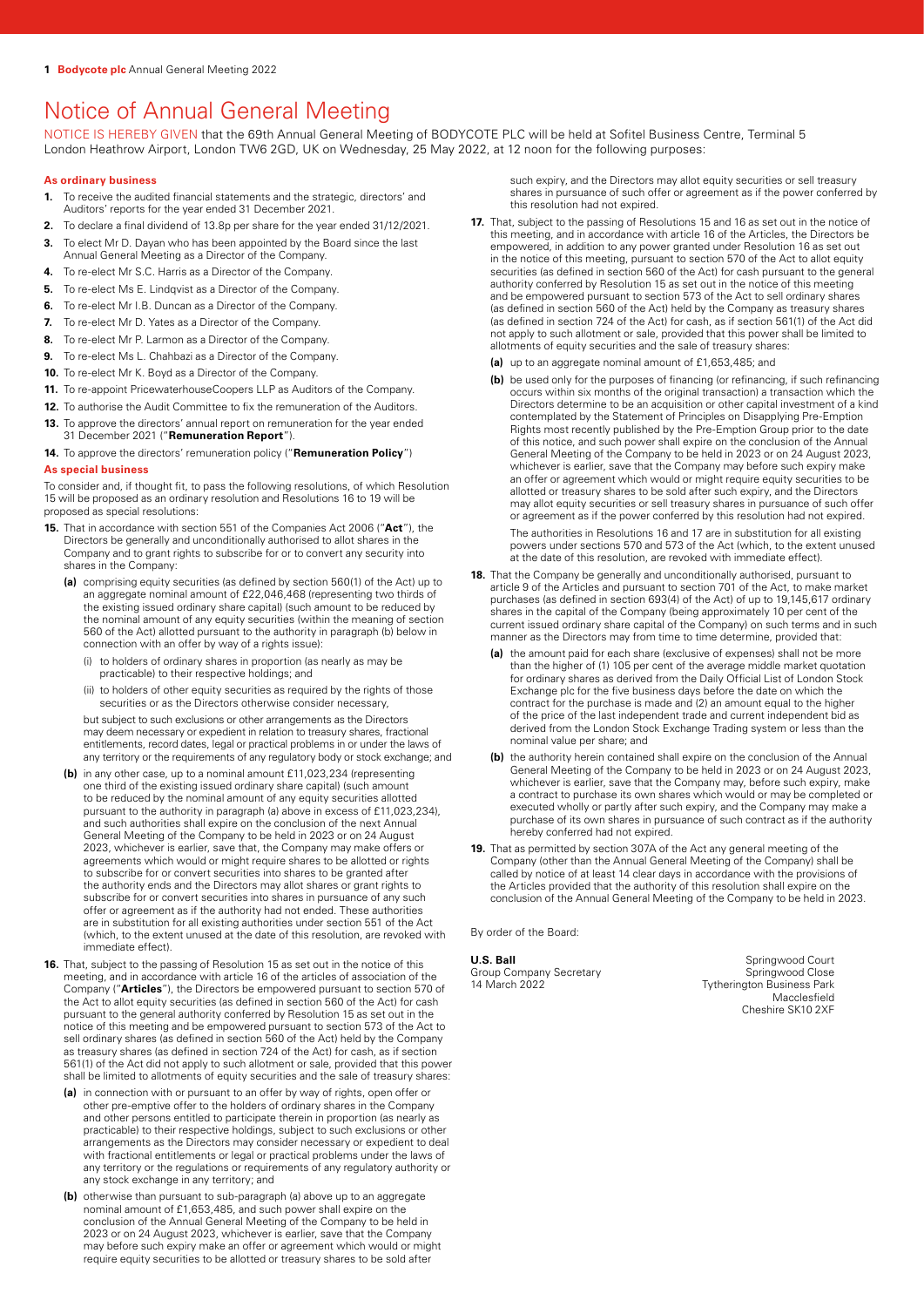## **Explanation of Ordinary Business Retirement and Election of Directors (Resolutions 3 to 10)**

Under the Articles each Director must retire from office and stand for re-election by shareholders as a minimum at every third Annual General Meeting in order to continue to serve as a Director. However, in line with the UK Corporate Governance Code 2018, and to further increase accountability, all Directors will retire at this Annual General Meeting and stand for re-election by the shareholders if they wish to continue to serve as Directors. Accordingly, the Directors retiring and offering themselves for re-election are Mr S.C. Harris, Ms E. Lindqvist, Mr I.B. Duncan, Mr P. Larmon, Mr D. Yates, Ms L. Chahbazi. and Mr. K. Boyd.

As detailed in the Company's announcement on 7 February 2022, Dominique Yates has made the decision to step down from his role as the Chief Financial Officer and retire from the Company to pursue non-executive opportunities. The Board would like to take this opportunity to thank Dominique for his contribution to the Company since his appointment five years ago and wish him well for the future. As per the announcement, Dominique agreed to stay on until a replacement has been appointed and an orderly handover of his duties has occurred. As at the date of publication of this Notice of AGM, a suitable candidate has not been found. Accordingly, Dominique will remain on the Board as the Chief Financial Officer until such replacement has been found, and will therefore seek re-election as a Director at the Annual General Meeting.

Mr D. Dayan, was appointed as an additional Director on 1 January 2022, he therefore offers himself for election pursuant to article 116.1 of the Articles.

E. Lindqvist was appointed as a Non-Executive Director on 1 June 2012 and is approaching the end of her tenth consecutive year as a Non-Executive Director. After careful consideration, the Board has asked E. Lindqvist to continue to serve as a Non-Executive Director until the 2023 AGM, subject to re-election. The Board considers that this is in the best interests of the Group and shareholders. In particular, it will ensure that there is a smooth transition of Remuneration Committee Chair responsibilities to E. Lindqvist's successor. The Board considers that E. Lindqvist remains independent for the purposes of the Code. With the exception of serving on the Board for more than nine years, none of the circumstances which can impair independence set out in provision 10 of the Code apply to E. Lindqvist.

Biographical details of the Directors, including their membership of Board committees, are set out in the Annual Report and Accounts for the year ended 31 December 2021 on pages 44 to 45.

#### **Remuneration Report (Resolution 13)**

UK listed companies are required to put before shareholders in general meeting a resolution inviting shareholders to approve the Remuneration Report. This is an advisory vote and the Directors' entitlement to receive remuneration is not conditional on it. The Remuneration Report gives details of the Directors' remuneration for the period ended 31 December 2021 and has been prepared in accordance with Part 3 of Schedule 8 of The Large and Medium-Size Companies and Groups (Accounts and Reports) Regulations 2008 (as amended).

#### **Remuneration Policy (Resolution 14)**

Following changes made under the Large and Medium-sized Companies and Groups (Accounts and Reports) (Amendment) Regulations 2013 and the Enterprise & Regulatory Reform Act 2013, section 439 of the Act requires UK listed companies to ask shareholders to vote on the Remuneration Policy. This vote is binding and a resolution must be put before shareholders at least every three years (or when the policy changes).

#### **Explanation of Special Business**

## **Renewal of authority to allot shares (Resolution 15)**

The Act provides that Directors shall only allot unissued shares with the authority of shareholders in general meeting. The authority given to the Directors at the last Annual General Meeting to allot (or issue) unissued shares expires on the date of this year's Annual General Meeting.

Resolution 15 renews a similar authority given at last year's Annual General Meeting. Resolution 15 will be proposed as an ordinary resolution for the renewal of the Directors' general authority to issue shares in the Company and to grant rights to subscribe for or to convert any security into shares in the Company:

- **(a)** in accordance with the latest institution guidelines issued by the Investment Association, up to an aggregate nominal amount of £22,046,468 by way of a pre- emptive rights issue (representing approximately two thirds of the current issued share capital of the Company (excluding treasury shares)) and with such amount to be reduced by the nominal amount of any equity securities allotted pursuant to paragraph (b) below; and
- **(b)** up to a maximum nominal amount of £11,023,234 in any other case (representing approximately one third of the current issued share capital of the Company (excluding treasury shares) and with such amount to be reduced by the nominal amount of any equity securities allotted pursuant to paragraph (a) above in excess of £11,023,234).

The Directors have no present intention of exercising either of these authorities, however consider that it is in the best interests of the Company to have the authorities available so that they have the maximum flexibility permitted by institutional shareholder guidelines to allot shares or grant rights to be allotted without the need for a general meeting should they determine that it is appropriate to do so.

As at the date of this document, no ordinary shares are held by the Company as treasury shares.

If given, the authority granted under Resolution 15 will expire on the conclusion of the Annual General Meeting of the Company to be held in 2023 or on 24 August 2023, whichever is earlier.

#### **Disapplication of pre-emption rights (Resolutions 16 and 17)**

The Act also provides that any allotment of new shares for cash must be made pro rata to individual shareholders' holdings, unless such provisions are disapplied under section 570 of the Act. The authorities given to the Directors at the last Annual General Meeting to allot shares for cash pursuant to section 570 of the Act expire on the date of this year's Annual General Meeting.

Resolutions 16 and 17 which will be proposed as special resolutions will enable the Directors' to allot equity securities for cash or sell treasury shares for cash, without first offering them to shareholders pro rata to their holdings. These resolutions take the same form as the resolutions proposed at last year's Annual General Meeting.

Resolution 16 facilitates issues made by way of rights to shareholders which are not strictly in accordance with section 561(1) of the Act, and authorises other allotments of up to a maximum aggregate nominal amount of £1,653,485, representing approximately 5 per cent of the current issued ordinary share capital of the Company without having to comply with statutory pre-emption rights. This resolution renews the authority obtained at last year's Annual General Meeting. If given, the authority granted under Resolution 16 will expire on the conclusion of the Annual General Meeting of the Company to be held in 2023 or on 24 August 2023, whichever is earlier.

Resolution 17 seeks authority to allot an additional maximum aggregate nominal amount of £1,653,485, representing approximately 5 per cent of the current issued ordinary share capital of the Company without having to comply with statutory pre-emption rights. Like last year, the power proposed under Resolution 17 will be limited for use only for the purposes of financing (or refinancing, if such refinancing occurs within six months of the original transaction) a transaction which the Directors determine to be an acquisition or other capital investment of a kind contemplated by the Statement of Principles on Disapplying Pre-Emption Rights most recently published by the Pre-Emption Group prior to the date of this notice. If given, the authority granted under Resolution 17 will expire on the conclusion of the Annual General Meeting of the Company to be held in 2023 or on 24 August 2023, whichever is earlier.

The Directors intend to adhere to the Statement of Principles issued by The Pre Emption Group, as updated in March 2015, and not allot shares on a non-preemptive basis pursuant to the authorities in Resolutions 16 and 17 in excess of an amount equal to 7.5 per cent of the total issued ordinary share capital of the Company (excluding treasury shares) within a rolling three year period, without prior consultation with shareholders.

#### **Purchase of own shares (Resolution 18)**

Under article 9 of the Articles the Company is empowered to purchase its own shares. The Directors consider that the power to make purchases in the market of the Company's own shares should be maintained and accordingly recommend the approval of the special resolution set out as Resolution 18. The Directors intend to exercise this authority only where, in the light of market conditions prevailing at that time, they believe that the effect of such purchases would be to increase earnings per share and would be in the best interests of the Company and of its shareholders generally. Any shares purchased in this way will be cancelled and the number of shares in issue will be reduced accordingly, or held as treasury shares. The resolution specifies the maximum and minimum prices at which shares may be bought, and the maximum number of shares which may be bought, being 10 per cent of the Company's issued ordinary share capital at 14 March 2022. At that date there were no share options over unissued shares.

#### **Calling General Meetings on 14 clear days' notice (Resolution 19)**

Section 307A of the Act provides that a general meeting of a 'traded company' such as the Company must be called by at least 21 days' notice, but may be called by at least 14 days' notice if three conditions are met. The three conditions are:

- **(a)** that the meeting is not an Annual General Meeting;
- **(b)** that the company offers 'the facility for shareholders to vote by electronic means accessible to all shareholders', a condition that is met if there is a facility to appoint a proxy by means of a website; and
- **(c)** that shareholders have approved the holding of general meetings on 14 clear days' notice by passing a special resolution at the previous Annual General Meeting or at a general meeting held since the last Annual General Meeting.

The Directors consider it desirable that general meetings of the Company, other than the Annual General Meeting, can be called on at least 14 clear days' notice. Resolution 19, which will be proposed as a special resolution, will authorise the Company to call general meetings other than Annual General Meetings on 14 days' notice and the authority of this resolution will expire at the conclusion of the next Annual General Meeting.